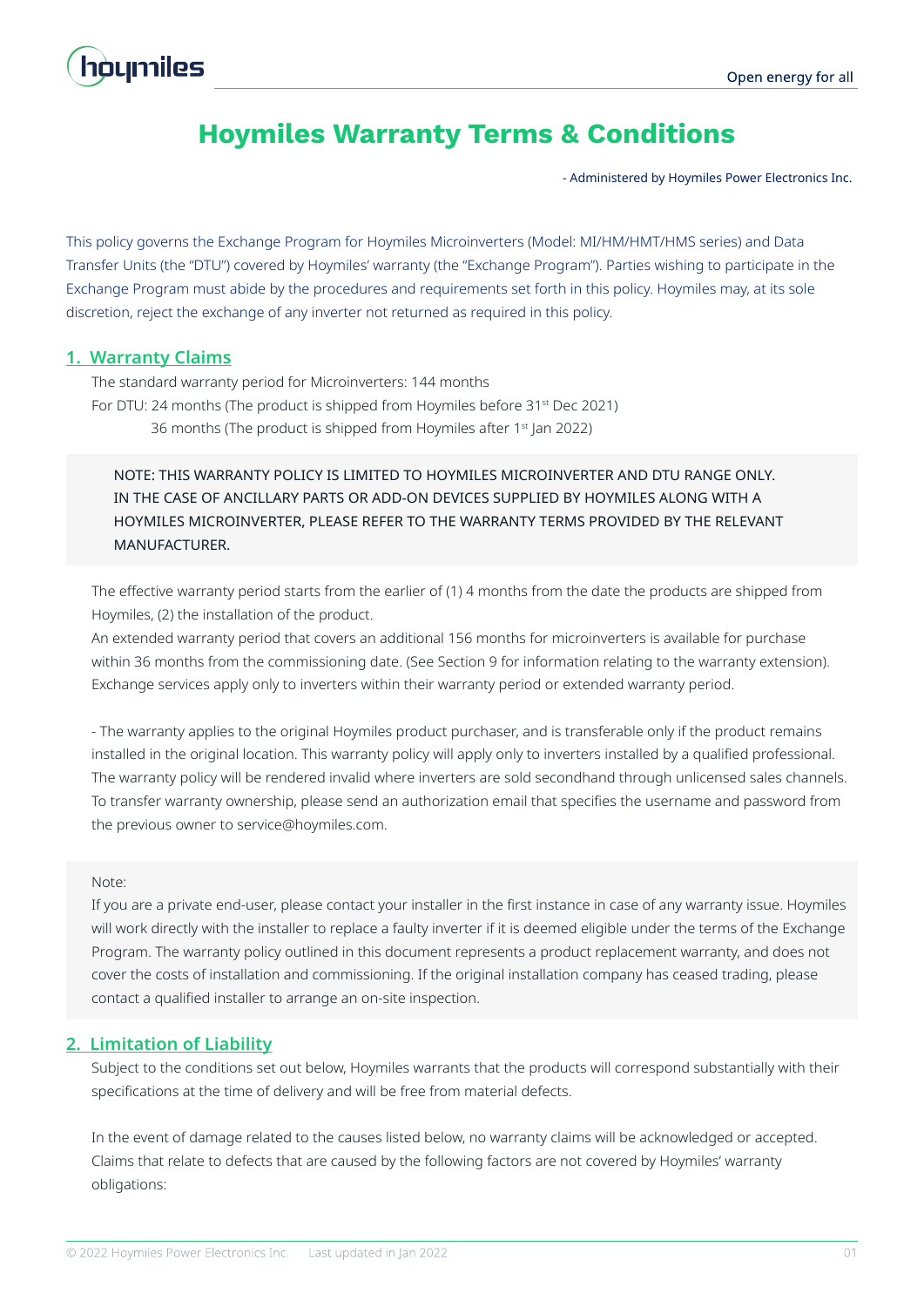

a. Force majeure (storm damage, lightning strike, overvoltage, fire, thunderstorm, flooding; social causes such as war, turmoil, government intervention, strikes, embargoes, market conditions, etc.)

b. Improper or non-compliant use

c. Improper installation, commissioning, start up or operation (contrary to the guidance detailed in the installation manual supplied with each product)

- d. Inadequate ventilation and circulation resulting in minimized cooling and natural air flow
- e. Installation in a corrosive environment
- f. Damage during transportation
- g. Unauthorized repair attempts
- h. Unauthorized removal and reinstallation
- i. Normal appearance wear, including discoloration and scratches
- j. Defects that have no impact on the power generation after two years from the effective warranty date, including

LED indicator failure

k. Damage caused by defects of other components in the solar power system

Furthermore, if the original identification marks (including trademark and serial number) of the product have been defected, altered or removed, the limited warranty does not cover costs related to the removal, installation or troubleshooting of the customer's electrical systems. And the limited warranty does not extend beyond the original cost of the Hoymiles products.

This warranty does not extend to parts, materials or equipment not manufactured by Hoymiles, with respect to which the customer shall only be entitled to the benefit of any such warranty or guarantee as is given by the manufacturer to Hoymiles.

This warranty does not cover cosmetic or superficial defects, dents, marks or scratches, which do not affect the proper functioning of the product.

Claims by buyer that go beyond the warranty terms set out herein are not covered by the warranty, insofar as Hoymiles is not subject to statutory liability. In such cases, please contact the company that sold the product. Final claims in accordance with the law regarding product liability remain unaffected.

Hoymiles shall hold no liability under this warranty (or any other warranty condition or guarantee) if the total price for the goods has not been paid by the due date for payment.

If the entire batch of products are replaced under warranty, and the remainder of the warranty period is more than (≥) 90 days (starting from the date that Hoymiles received the complaint), the remainder of the warranty period will be transferred to the replacement product. If the remainder of the warranty period is less than (<) 90 days, the replacement product will be covered by a 90-day warranty counting from the date that Hoymiles dispatches the replacement/repaired inverter. If the product components are replaced or repaired under this warranty, the components used will be covered by the remainder of the warranty period of the repaired product.

# **3. Product Repair On-Site**

If Hoymiles decides to repair the defective device on site (done by Hoymiles or a technical engineer authorized by Hoymiles), then Hoymiles will bear the material and labor costs incurred during the repair as well as the costs for removal and replacement of the part or replacement device. Costs that Hoymiles will not bear include but not limited to transportation, inspections, customs duties, costs to safely access devices installed on slanted rooftops, or lift equipment, travel or accommodation costs, the costs of the customer's own employees, and the costs of any third party that has not been authorized by Hoymiles.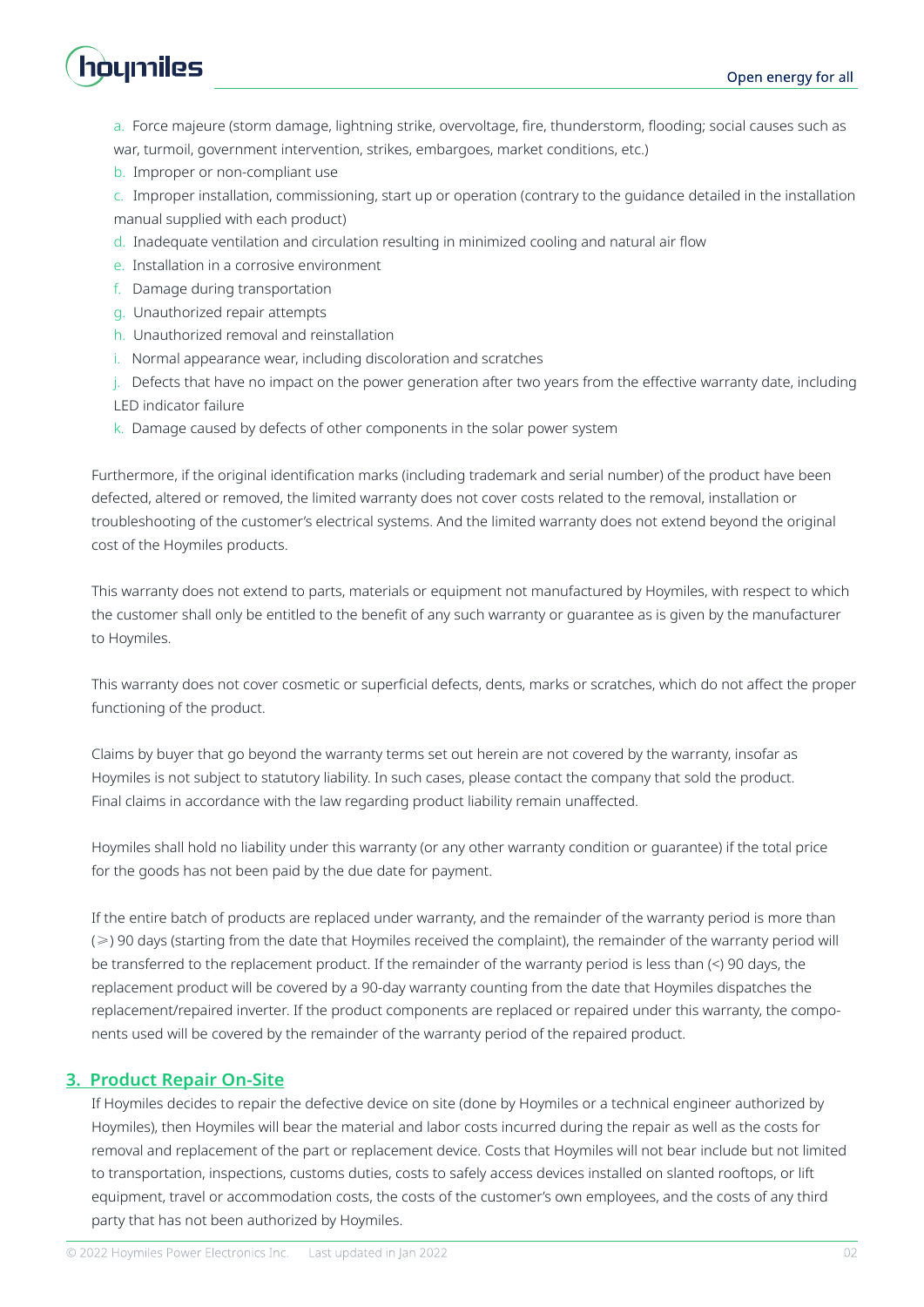

# **4. Exchange Service**

Any inverter qualified for exchange within the warranty period will be replaced with a new or refurbished one, which is subject to the terms and conditions detailed in this document.

Inverter data include:

- 1. Product model
- 2. Product serial number
- 3. Failure code
- 4. Failure comment

Documentations include:

- 1. Copy of original purchase invoice
- 2. Detailed information about the entire system (e.g. system schematic)
- 3. Documentation of previous claims/exchanges (if applicable)
- 4. RMA (Template will be provided by the Hoymiles Technical Service Center)

#### Hoymiles reserves the right to refuse exchange requests when adequate information is not provided.

To request the replacement of an inverter, you must contact the Hoymiles Technical Service Center. E-mail: service@hoymiles.com

#### **5. Hoymiles Responsibility**

Upon receipt of the required information listed in Section 4, and after attempts to correct the problem with the customer's assistance, Hoymiles will assign a unique case number to the customer. This number shall be used in reference for all communications regarding the exchange. Hoymiles will dispatch a replacement inverter within 3 working days to the specified customer or installer location. Following the receipt of the replacement inverter, the customer must return the allegedly faulty inverter in the same packaging material as the replacement inverter if required by Hoymiles. Hoymiles will supply all labels, documentation and freight details for the return of the allegedly faulty inverter. Hoymiles reserves all rights to collect all allegedly faulty inverters if necessary. A qualified installer must be present for the inverter exchange and re-commissioning.

#### **6. Installer Responsibility**

In the event of an equipment failure or fault, it is the responsibility of the installer to work directly with the Hoymiles Technical Service Center in order to avoid the return of non-faulty equipment. The Hoymiles Technical Service Center will work with the installer to address the fault or fault message through telephone support or with direct PC links. Note: To qualify for a further replacement unit, the installer must first contact the Hoymiles Technical Service Center and fulfill the installer's responsibilities under Section 4 of this document

During inspection by Hoymiles, if the allegedly faulty inverter is found to be ineligible for exchange under this policy, the installer must provide proof of a valid warranty for the inverter, a correctly issued receipt, and a valid case number for the inverter (as provided by the Hoymiles Technical Service Center). In all instances, the installer must send the required items to a Hoymiles local warehouse or the warehouse of a local distributor.

# **7. Inspection Charge for Inverters Not Found Defective**

If an allegedly faulty inverter is returned to Hoymiles pursuant to this Policy, and is found by Hoymiles to be free of defects that would qualify it for replacement under this policy, or if the limitation of liability is applicable as stated in Section 2, Hoymiles reserves the right to apply a flat-rate inspection charge of USD100 (outside of Europe) or EUR100 (Europe) per unit, plus shipping and packaging costs.